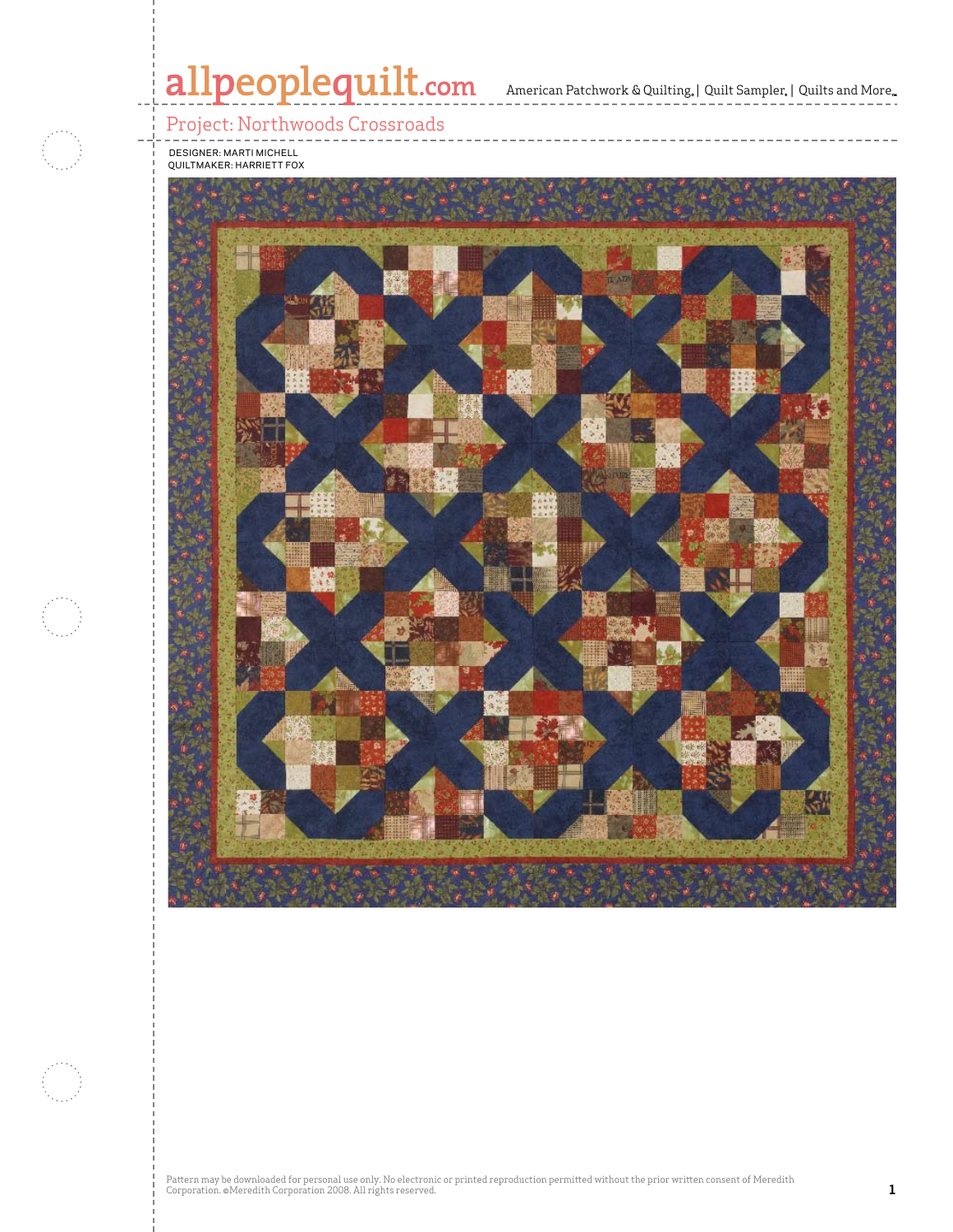# allpeoplequilt.com

American Patchwork & Quilting, | Quilt Sampler, | Quilts and More...

Project: Northwoods Crossroads

### Materials

- **1⁄2** yard hand-dyed green (blocks)
- **<sup>■</sup> 1½** yards mottled navy blue (blocks)
- 2<sup>1</sup>⁄<sub>8</sub> yards total assorted red, green, brown, white, and navy blue prints (blocks)
- **3/8** yard green floral (inner border)
- **•** 1⁄4 yard mottled red (middle border)
- **<sup>■</sup>** 1½ yards blue floral (outer border, binding)
- 3<sup>2</sup>⁄<sub>3</sub> yards backing fabric
- **•**  66" square batting

Finished quilt: 591/2" square Finished block: 8" square

Quantities are for 44⁄45"-wide, 100% cotton fabrics. Measurements include 1/4" seam allowances. Sew with right sides together unless otherwise stated.

## Cut Fabrics

Cut pieces in the following order.

- **From hand-dyed green, cut:**
- **•** 72-2<sup>1</sup>/<sub>2</sub>" squares
- **From mottled navy blue, cut:**
- **•** 72-4<sup>1</sup>/<sub>2</sub>" squares **From assorted red, green, brown, white, and navy blue prints, cut:**
- **•** 360–2½" squares
- **From green floral, cut:**
- 5-2×42" strips for inner border **From mottled red, cut:**
- **•**  6—1×42" strips for middle border
- **From blue floral, cut:**
- 6-4×42" strips for outer border
- 7-21⁄2×42" binding strips

# Assemble Blocks

- 1. Mark a diagonal line on wrong side of each hand-dyed green 2<sup>1</sup>⁄<sub>2</sub>" square and 72 of the assorted red, green, brown, white, and navy blue print  $2\frac{1}{2}$ " squares.
- 2. Align a marked hand-dyed green square with one corner of a mottled navy blue 41/2" square (Diagram 1; note direction of drawn line). Sew on drawn line; trim excess, leaving  $\frac{1}{4}$ " seam allowance. Press open attached triangle.
- **3.** Align a marked red, green, brown, white, or navy blue print square with opposite corner of mottled navy blue square (Diagram 1; again note direction of drawn line). Stitch, trim, and press as before to make a Floating Star unit. The unit should be 4<sup>1/2"</sup> square including seam allowances.
- 4. Repeat steps 2 and 3 to make 72 Floating Star units total.
- **5.** Sew together four assorted red, green, brown, white, and navy blue print 21⁄2" squares in pairs (Diagram 2). Press seams in opposite directions. Join pairs to make a Four-Patch unit. Press seam in one direction. The unit should be 4<sup>1/2</sup> square including seam allowances. Repeat to make 72 Four-Patch units total.
- 6. Referring to Diagram 3, sew together two Four-Patch units and two Floating Star units in pairs. Press seams in opposite directions. Join pairs to make an Arkansas Crossroads block. Press seam in one direction. The block should be 8<sup>1/2</sup> square including seam allowances. Repeat to make 36 Arkansas Crossroads blocks total.

## Assemble Quilt Top

- 1. Referring to Quilt Assembly Diagram, lay out blocks in six rows, noting direction of Floating Star units and placement of hand-dyed green corner in each unit.
- 2. Sew together blocks in each row. Press seams in one direction, alternating direction with each row.
- **3.** Join rows to make quilt center. Press seams in one direction. The quilt center should be 481⁄2" square including seam allowances.
- 4. Cut and piece green floral  $2\times42"$ strips to make:
	- **•** 2-2×51½" inner border strips
	- **•** 2—2×481⁄2" inner border strips
- 5. Sew short inner border strips to opposite edges of quilt center. Add long inner border strips to remaining edges. Press all seams toward border.
- 6. Cut and piece mottled red  $1\times42$ " strips to make:
	- **•** 2—1×521⁄2" inner border strips
	- **•** 2—1×511⁄2" inner border strips
- **7.** Sew short middle border strips to opposite edges of quilt center. Add long middle border strips to remaining edges. Press all seams toward middle border.
- 8. Cut and piece blue floral  $4\times42"$ strips to make:
	- **•** 2—4×591⁄2" outer border strips
	- 2-4×52½" outer border strips